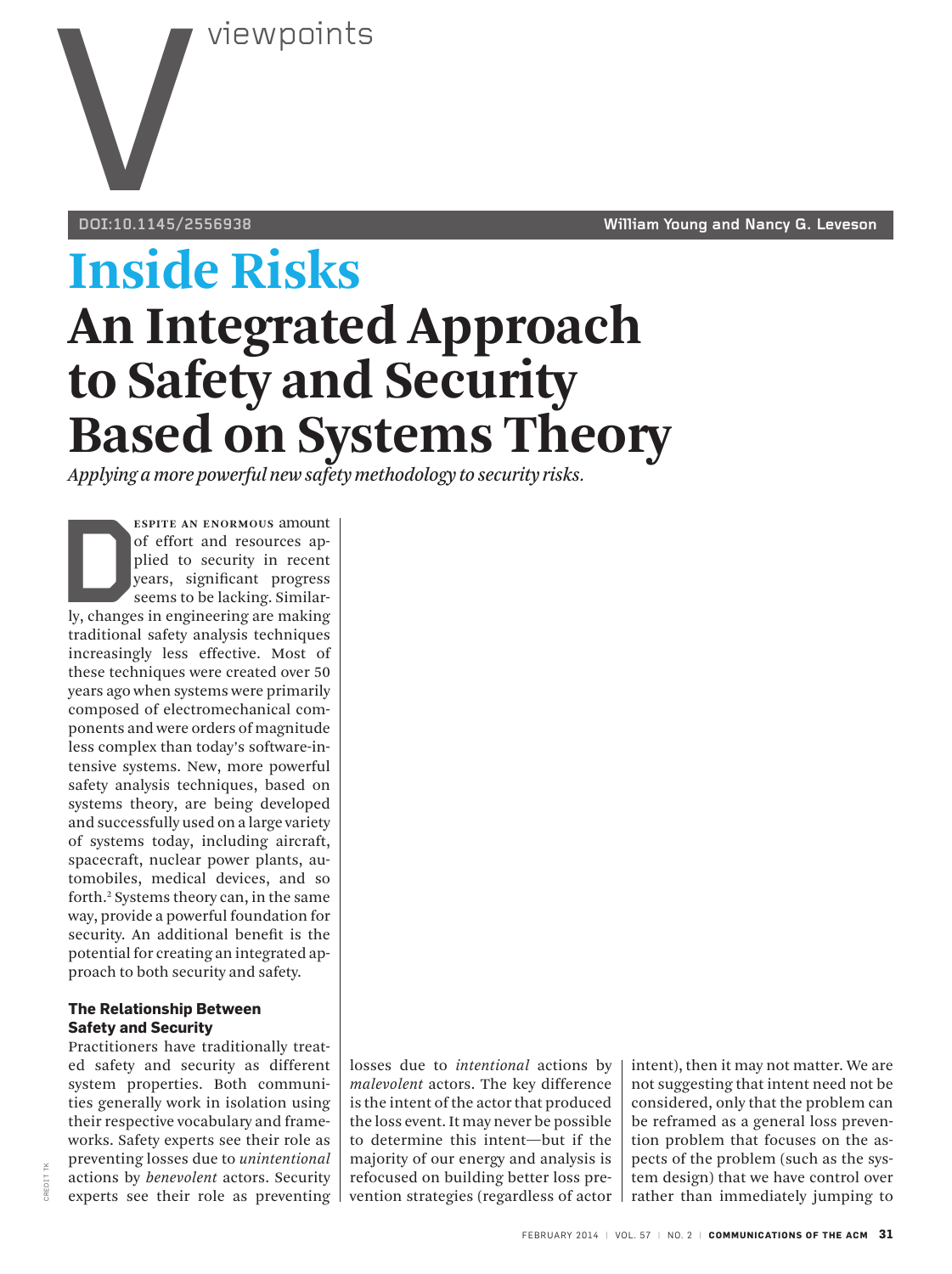the parts about which we have little information, such as identifying all the potential external threats.

Note the common goal of mission assurance here, that is, the ability to complete a mission while enforcing constraints on how the mission can be achieved. In a nuclear power plant, for example, the goal is to produce power while preventing the release of radioactivity. The causes for not producing the power or for releasing radioactivity may be due to accidental or malicious reasons, but the high-level goal of preventing these events is the same.

By taking a common top-down, system engineering approach to security and safety, several benefits accrue. One is that the overall role of the entire socio-technical system as a whole in achieving security and safety can be considered, not just low-level hardware or operator behavior. Others include more efficient use of resources and the potential for resolving conflicts between safety and security early in the development process.

Applying systems theory and systems engineering to security requires initially focusing security on high-

## **Coming Next Month**

## **Tactics are prudent means to accomplish a specific action (such as guarding networks and other information assets).**

level strategy rather than immediately jumping to the tactics problem. Certainly adversary action is a critical consideration in addressing security and preventing intentional losses. Yet, focusing on adversaries or threats too early in the process, absent the benefit of context, limits the overall strategiclevel utility of the security assessment. Stated another way, the goal of security is not to guard the physical network and prevent intrusions, which is threat focused. The goal is to ensure the critical functions and ultimately the services that the network and systems provide are maintained in the face of disruptions. By changing to a strategic viewpoint rather than starting with tactics, security analysts and defenders can proactively shape the situation by identifying and controlling system vulnerabilities rather than defending from a position of disadvantage by being forced to react to continually changing threats and other environmental disruptions.

### **Strategy vs. Tactics in Security**

The security field tends to draw heavily on language, metaphors, and models from military operations. As a result, much of cybersecurity is typically framed as a battle between intelligent, adaptive adversaries and defenders. Security focuses on how defenders can close holes in their networks that might otherwise allow adversaries to gain access and create disruptions. Defenders apply best practices (tactics) in order to protect the network and other information assets.

There is an important distinction between tactics and strategy. Strategy can be considered as the art of gaining and maintaining continuing advantage. On the other hand, tactics are prudent means to accomplish a specific action (such as guarding networks and other information assets). Tactics is focused on physical threats, while strategy is focused on abstract outcomes.

In tactics models, losses are conceptualized as specific events *caused* by threats. For example, a security incident consisting of a data breach with an accompanying loss of customer Personally Identifiable Information (PII) is viewed as a single occurrence, where an adversary successfully precipitates a chain of events leading to a loss. The chain of events typically translates into attackers successfully negotiating several layers of defenses such as firewalls and encryption. In almost all such cases, security analysts will identify some proximate cause that should have served as the last barrier or line of defense. If only the barrier would have been in place, then the attack would have failed. Although threats exploiting vulnerabilities produce the loss event, tactics models treat the threat as the *cause* of the loss.

Preventing losses, then, is heavily dependent on the degree to which security analysts can correctly identify potential attackers—their motives, capabilities, and targeting. Once equipped with this knowledge, security experts can analyze their systems to determine the most likely route (or causal chain) attackers may take to achieve their goal. Resources can then be allocated to erect a "defense in depth" to prevent losses.

Threat prioritization is also challenging given the sheer volume of threats. If the defense is optimized against the wrong threat, then the barriers may be ineffective. Perhaps an unstated assumption is that defense against the more sophisticated threats can handle so-called lesser-included cases, but this is not necessarily the case. Simple requirements errors or operational procedures may allow even unsophisticated attacks from previously ignored or lower-level adversaries to succeed.

In contrast to a tactics-based, bottom-up approach, a top-down, *strategic* approach starts with identifying the system losses that are unacceptable and against which the system must be protected. The result is a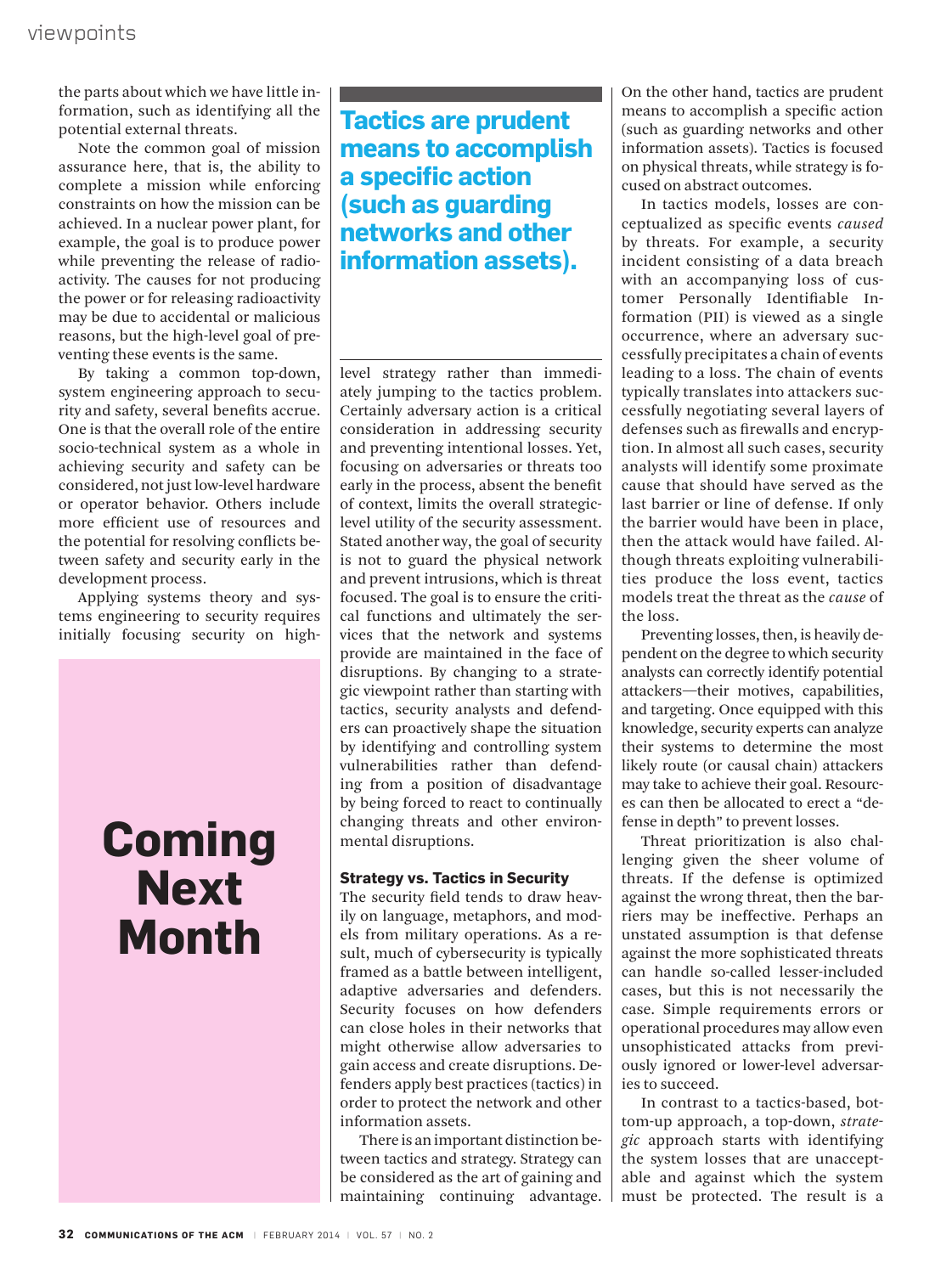small and more manageable set of potential losses stated at a high-level of abstraction. These losses likely extend beyond the physical and logical system entities into the higher-level services provided by these entities.

Rather than starting with the tactics questions of *how* best to guard the network against threats, a strategic approach begins with questions about *what* essential services and functions must be secured against disruptions and *what* represents an unacceptable loss. The "whats" will be used later to reason more thoroughly about only the "hows" that can lead to specific undesirable outcomes. The analysis moves from general to specific, from abstract to concrete. (Robinson and Levitt<sup>5</sup> similarly considered abstraction layers with respect to being able to prove emergent system properties hierarchically.)

One of the most powerful ways human minds deal with complexity is by using hierarchical abstraction and refinement. By starting at a high level of abstraction with a small list and then refining that list with a more detailed list at each step (working top down), one can be more confident about completeness because each of the longer lists of causes (refined hazards or causes) can be traced to one or more of the small starting list (and vice versa).

With traceability, it is also easier for human reviewers to find any incompleteness. We say "more confident" because such a list can never be proven to be complete—there is no formal (mathematical) model of the entire system and how it will operate. Human participation in the analysis and human review of the results will always be required and, therefore, incompleteness will always be possible. But structuring the process in a way that optimizes human processing and review will reduce any potential incompleteness.

Focusing first on strategy rather than tactics can be achieved by adopting a new systems-theoretic causality model recently developed to provide a more powerful approach to engineering for safety.

## **A New Systems-Theoretic Approach to Security and Safety**

The limitations of traditional engineering methods and the need to field



increasingly complex systems during and immediately following World War II led to the development of modern systems theory in the 1940s and 1950s.<sup>1</sup> Systems theory provides the philosophical and intellectual foundation for systems engineering and for a new, more inclusive model of accident causality called STAMP (System-Theoretic Accident Model and Processes).<sup>2</sup>

Traditional causality models used in safety attribute accidents to an initial component failure or human error that cascades through a set of other components. One way to envision this model is as a set of dominoes. At one end is the initial domino, which is representative of a single human error or component failure. This initial error is labeled as the root cause. The failure propagates through the system, leading to the failure of other components until the last domino falls and the loss occurs. In this model, the first domino causes the last domino to fall (the actual loss event). Moreover, if any of the intervening dominoes are removed, the chain is broken.

This model is effective for systems with limited complexity, for example, linear interactions and simple causeand-effect linkages like dominos (or holes in Swiss cheese, another common analogy).

Today's increasingly complex, software-intensive systems, however, are exhibiting new causes of losses, such as accidents caused by unsafe interactions among components (none of which may have failed), system requirements and design errors, and indirect interactions and systemic factors leading to unidentified common-cause failures of barriers and protection devices. Linear causality models and the tools built upon them, like fault trees, simply lack the power to include these new causes of losses.

STAMP is a new systems-theoretic model of causality related to emergent system properties. It was originally created to act as a foundation for more powerful approaches to safety. Security, however, is also an emergent system property, and STAMP and its associated analysis tools are equally applicable to security. STAMP envisions losses as resulting from interactions among humans, physical system components, and the environment that lead to the violation of safety constraints. The focus shifts from "preventing failures" to "enforcing safety constraints on system behavior." While enforcing safety constraints may require handling component failures, other inadvertent and advertent causes must also be controlled.

Constraints on system behavior are enforced by controls in a hierarchical control structure, where each level of the structure enforces the required constraints on the behavior of the components at the next lower level. Control loops operate between each level of this control structure, with control actions shown on the downward arrows and feedback on the upward arrows. Figure 1 shows the general form of such control loops. In both safety and security, the goal is to prevent (constrain) control actions that can lead to losses under worstcase environmental conditions.3

In systems and control theory, every controller must contain a model of the process it is controlling. This model is used to determine what control actions are necessary. Many accidents related to software or human operators are not the result of software or human "failure" (whatever that might mean), but instead stem from inconsistencies between the controller's models of the controlled process (usually called a mental model for human controllers) and the actual process state. For example, friendly fire accidents are usually the result of thinking a friendly aircraft is an enemy and executing unsafe control actions. Whether the inconsistency results from an inadvertent reason (accidental loss of feedback, for example) or tricking the controller into thinking that the friendly aircraft is an enemy (purposeful creation of incorrect feedback), the result remains the same—an unsafe or unwanted control action.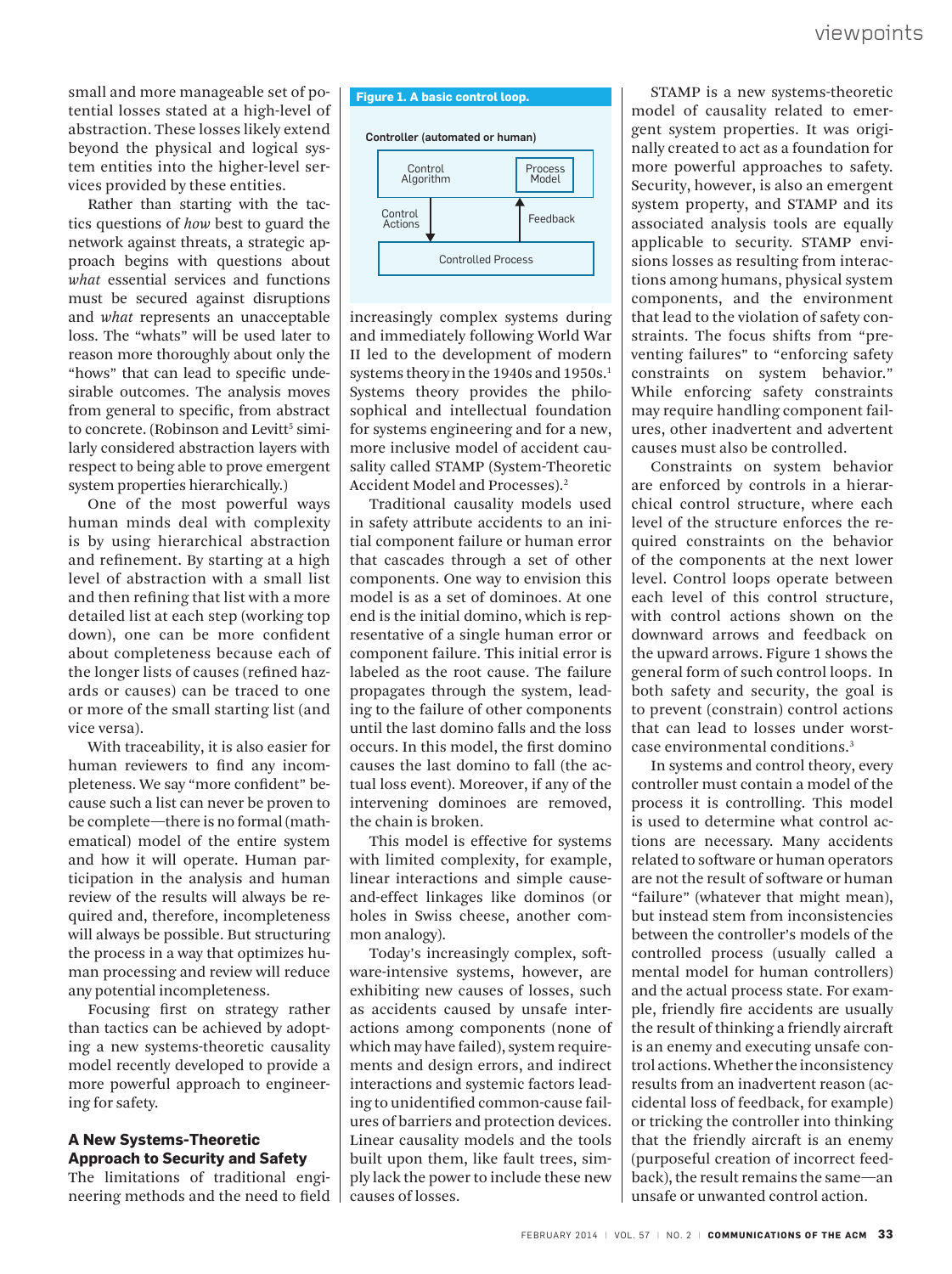Stuxnet provides another example. The automated system (controller) thought the centrifuges (controlled process) were spinning at a slower speed than they actually were, and issued an *Increase Speed* command when the centrifuges were already spinning at maximum speed, which led to equipment damage. (A loss that officials probably wanted to prevent.)

New and more powerful techniques for safety analysis and design have been created on this theoretical foundation. STPA (System-Theoretic Process Analysis), for example, is a new hazard analysis technique based on the STAMP model of causality. The analysis is performed on the system functional control structure. Figure 2 depicts an illustrative functional control structure for a ballistic-missile defense system. $2,4$  In this example, there are several safety and security critical control commands, such as *fire enable*  and *launch interceptor*.

One key point worth emphasizing is the fact that the function control model contains physical aspects, social aspects, logical and information aspects, operations and management aspects. Performing the hazard (safety) or vulnerability (security) analysis on such a model allows a broad perspective on potential causes for a loss. Most hazard and vulnerability analysis techniques use physical system models rather than functional system models, and thus concentrate on physical component failures rather than dysfunctional (unsafe or insecure) system behavior and broader social and organizational factors.

Once the control structure is created, the first step in the STPA analysis is to identify potentially unsafe control actions, which in general include (1) providing a control action that leads to a hazard (for example, a missile is launched at a friendly aircraft), (2) not providing a control action that is needed to prevent a hazard (for example, a missile is not launched to down an enemy aircraft), (3) providing a control action too early or too late or out of sequence (for example, a missile is launched but too early or too late to be effective in preventing a loss), or (4) continuing a control action too long or stopping it too soon. Losses can also result from a safe (required) control action that is not executed properly (for example, the launch missile instruction is not executed correctly). After